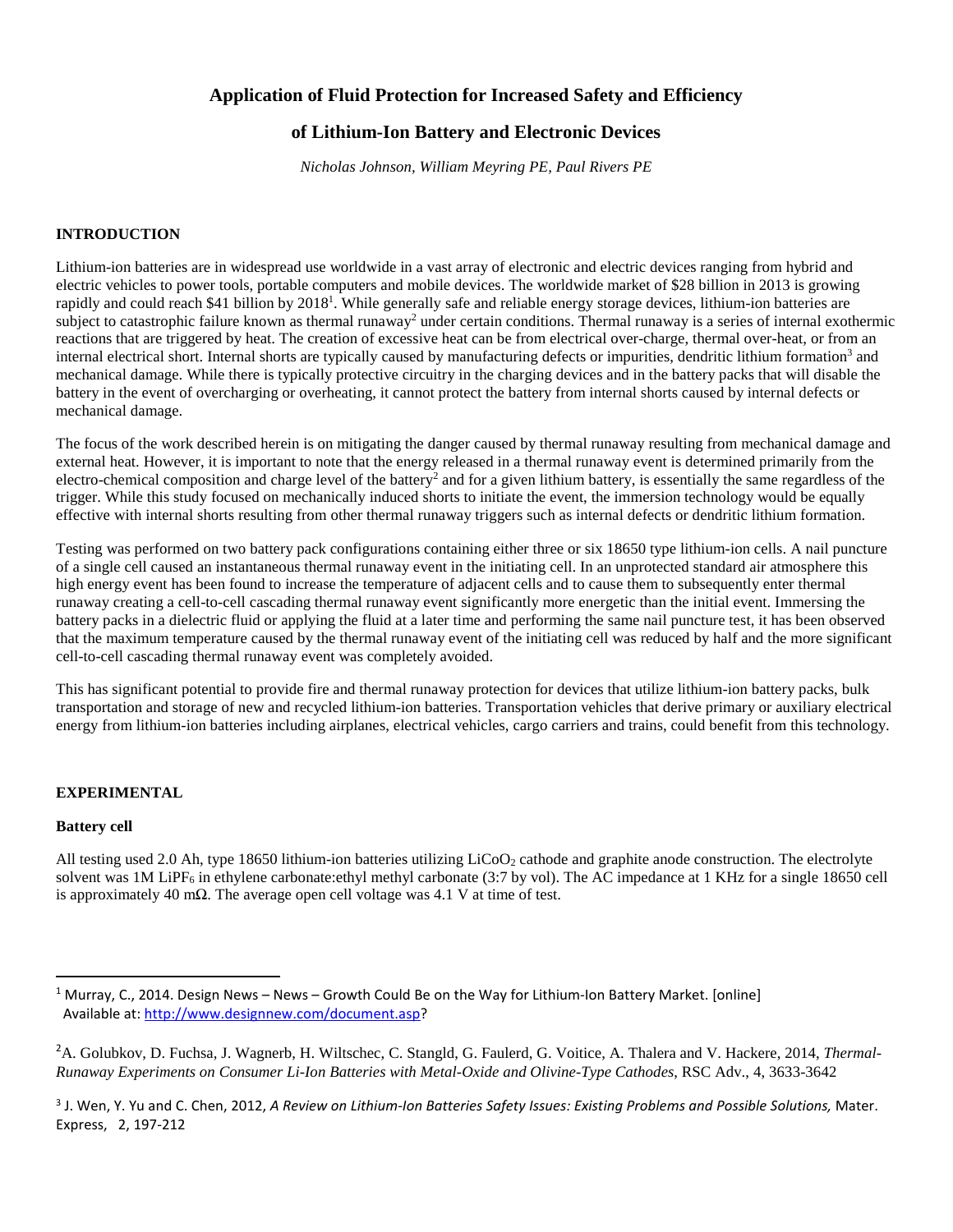The battery pack configurations are as follows:

Six 18650 lithium-ion cells were configured with two groups in series with each group consisting of three cells in parallel. This configuration was designated 3P2S. The configuration with three 18650 cells in parallel was designated 3P. See figure 1 for configuration schematics.



**Figure 1: 3P2S Battery Pack Configuration (left) and 3P configuration (right)** 

**Fluid Description**The tests and data described in this report were conducted using a fluorinated ketone dodecafluoro-2-methylpentan-3-one also referred by the AHRI nomenclature FK-5-1-12. Other fluids have been tested with similar results and show potential to be utilized in this application. Other dielectric fluids that are liquid at or near the operating temperature range of the battery could also be effective. These include, though are not limited to, fluorinated organic compounds such as, hydrochlorofluorocarbons, hydrofluorocarbons, perfluorocarbons, perfluorinated amines, partially fluorinated ethers, hydrofluoroethers, and hydrofluorolefins.

# **Test Configuration**

The test fixture consisted of a stepper motor that lowered a metal rod with a conical tip (nail) until it pierced a single cell, causing an internal short, instant thermal runaway within the cell and a subsequent explosion that vented high temperature materials and flammable organic solvents. The battery packs were secured in a stainless steel container that allowed for a variable amount of fluid to be in direct contact with the exterior surface of the lithium-ion cells in the battery packs.

Multiple rounds of testing were performed on individual cells as well as battery packs consisting of multiple cells. This report will focus on the results of three representative battery pack tests for clarity.

Test 1: A 3P2S battery pack was placed in the test fixture with no fluid present (3P2S dry). The nail puncture was on cell 1 as shown in figure 1 with location depicted with a red star.

Test 2: A 3P2S battery pack was fully immersed in the fluid (3P2S wet). The nail puncture was on cell 1 as shown in figure 1 with location depicted with a red star. The ratio between the volume of the fluid and the volume displaced by the cells was approximately 8:1.

Test Series 3: A 3P battery pack was not immersed in the fluid at the time of the initial mechanically induced failure. The nail puncture was on the center cell 1 as shown in figure 1 with location depicted with a red star. Fluid was dispensed into the container at various times after the initial nail puncture.

## **Data Acquisition**

Video and thermal imaging of the lithium-ion cells was recorded during the test. Type K thermocouples were secured with thermal tape to each cell surface. Additional thermocouples were placed in the surrounding air or fluid spaces to capture ambient temperatures. Temperature data were then collected before, during and after the thermal events.

#### **RESULTS**

The result of test 1 with the dry (no fluid present) 3P2S pack is shown in Chart 1. The initial mechanically induced, internal thermal runaway event generates a significant amount of heat at cell 1 with a measured surface temperature of 490°C. The cell-to-cell cascading thermal runaway was observed to propagate to adjacent cell number 2 approximately 150 seconds later with an increased maximum surface temperature of 647°C. Approximately 200 seconds after the event at cell 2 the final thermal runaway event occurred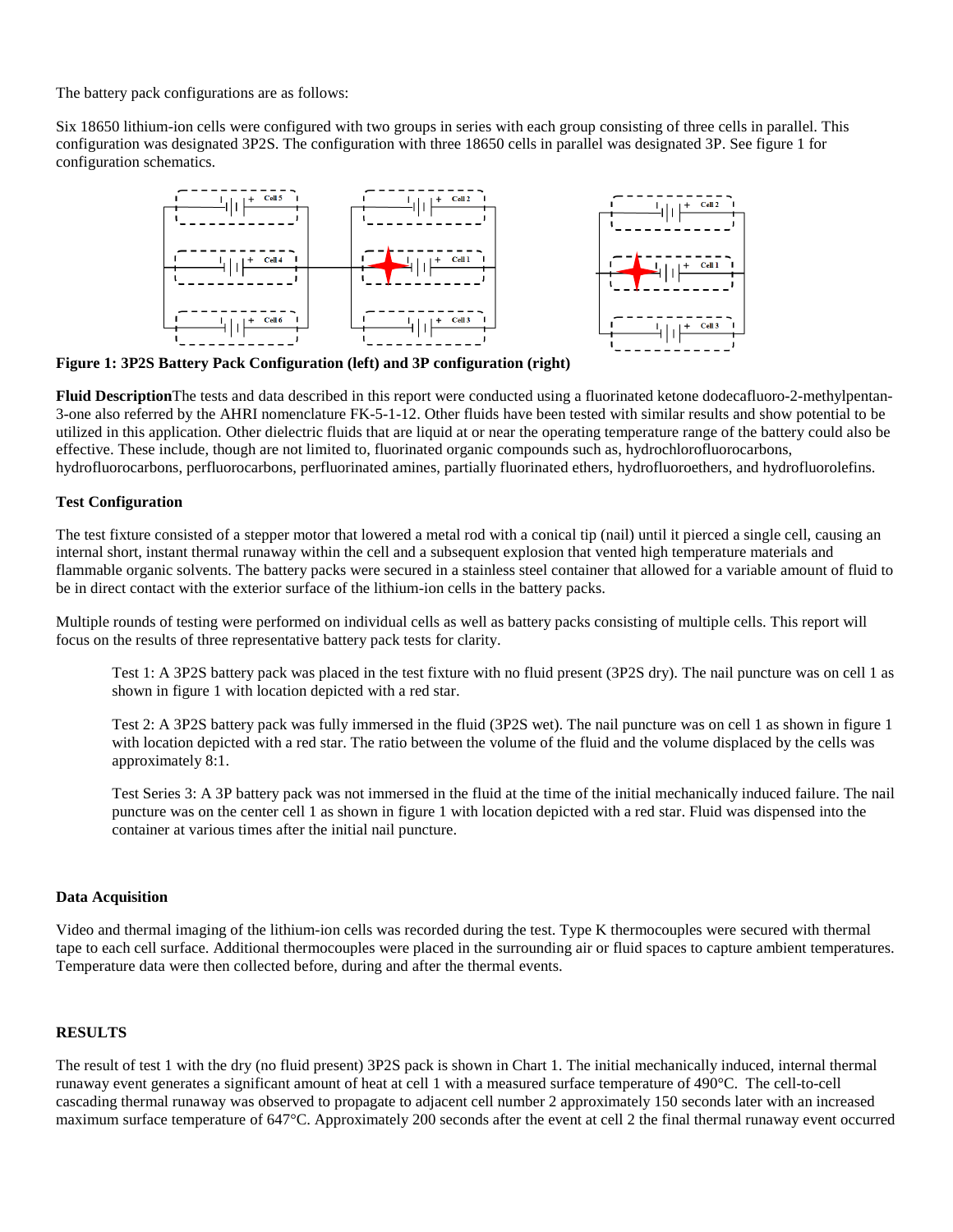in cell number 3 reaching a maximum surface temperature of 679°C. The failures at cells 2 and 3 were caused entirely by external heat and were observed to increase in severity relative to the initial mechanical failure caused by the nail at cell 1. Interestingly, the cell-to-cell thermal runaway never propagated from the group containing cells 1, 2 and 3 to the group with cells 4, 5 or 6, see figure 1. This could be due to significantly less surface area shared between the two groups compared with cells within a group.



**Chart 1: Test 1 Results**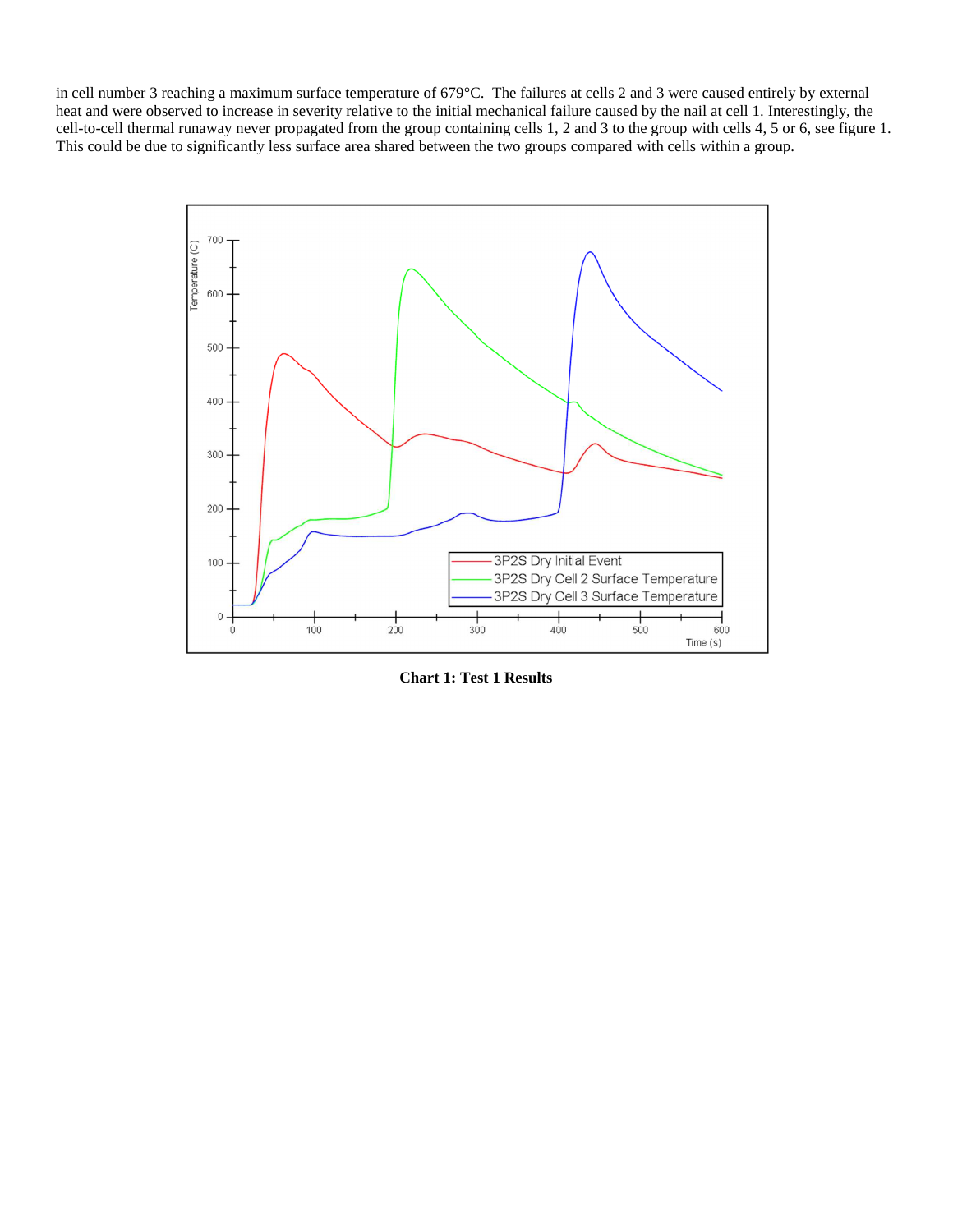Test 2 was configured similarly to Test 1 but with the battery pack immersed in the fluid. The results of Test 2 are shown below in Chart 2. The initial mechanically induced, within-cell thermal runaway event releases a similar amount of heat energy at cell 1; however, much of the heat was absorbed and dissipated by the surrounding fluid, increasing the fluid temperature by about 25°C. The measured surface temperature of cell 1 only reached 223°C. Subsequent cell-to-cell cascading thermal runaway was eliminated and the resulting surface temperatures of the other cells in the pack were uniform and never exceeded 49°C.



**Chart 2: Test 2 Results**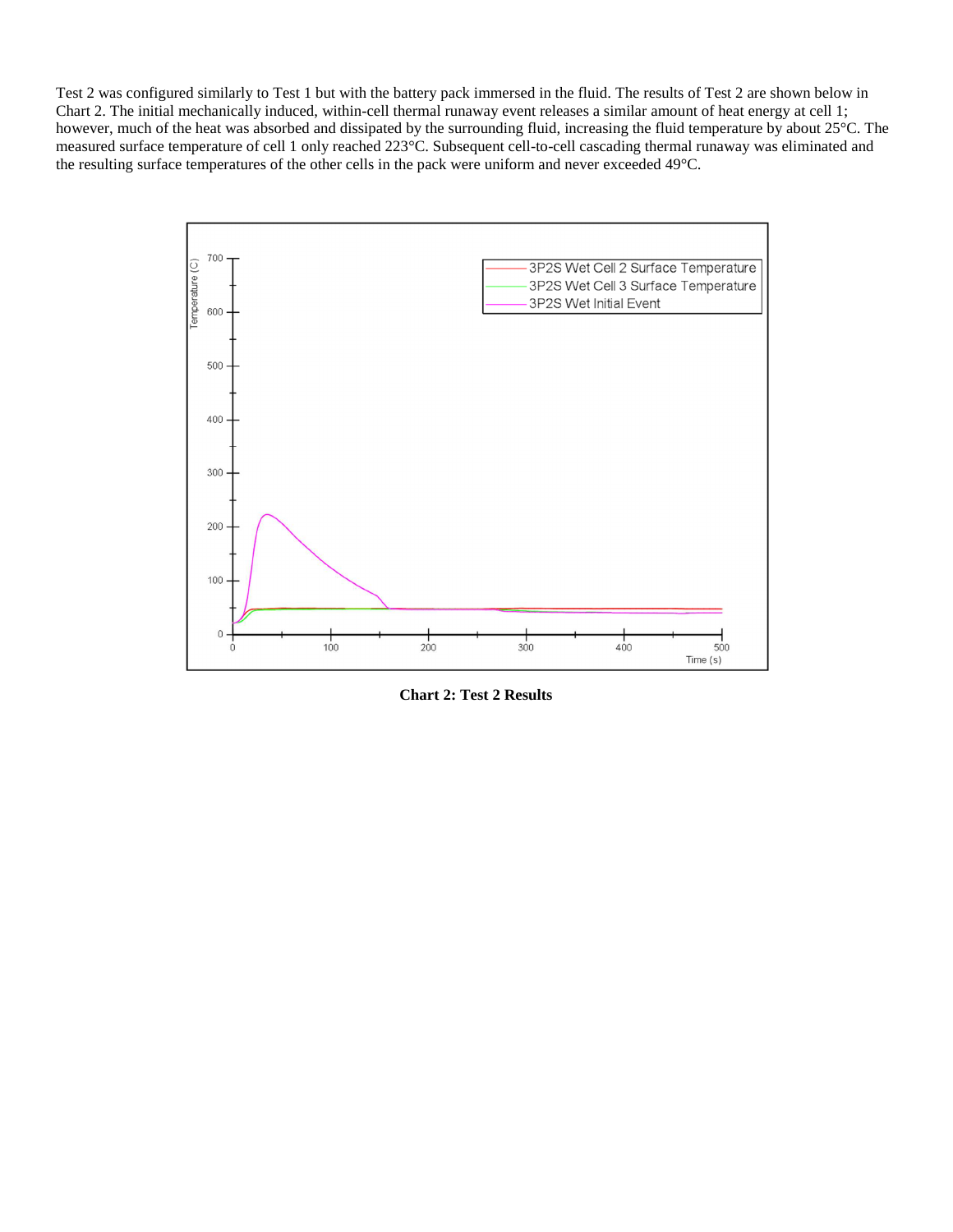Test 3 was configured similarly to Test 2 but with a 3P battery pack that was initially not immersed in the fluid. The initial mechanically induced internal thermal runaway event releases an amount of heat energy at the initial cell similar to Test 1. However, at approximately 72 seconds the fluid is introduced to the test chamber and immediately absorbs much of the heat generated from the initial cell. The measured surface temperature of the adjacent cells reached approximately 100°C before being cooled upon arrival of the fluid to approximately 49°C. Subsequent cell-to-cell cascading thermal runaway was eliminated and the resulting surface temperatures of the all of the cells in the pack became uniform and never exceeded 49°C once fluid was introduced.



**Chart 3: Test Series 3 Results**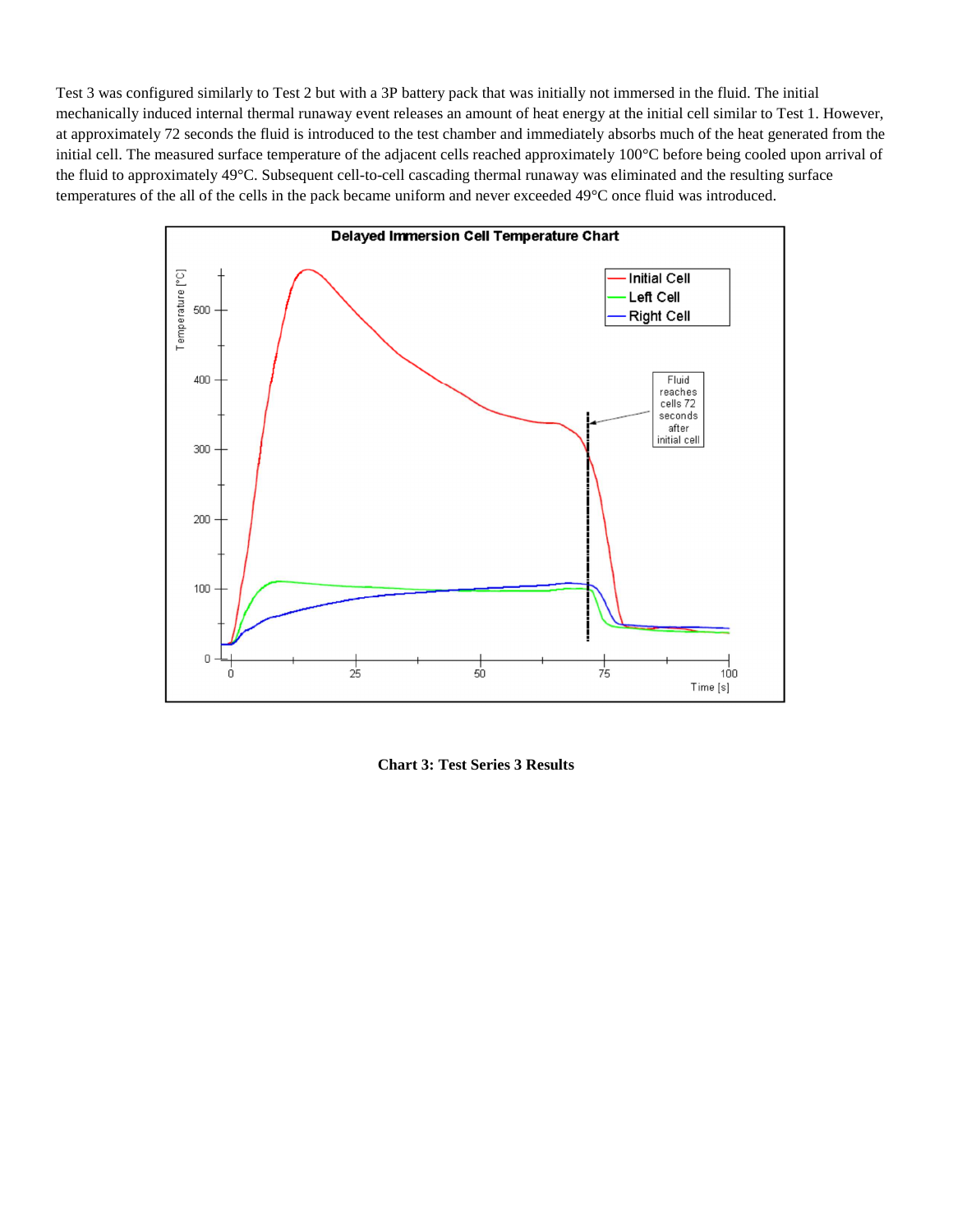## **DISCUSSION:**

Thermal runaway is a rapid, almost vertical, temperature increase that is followed by a slow cooling period after the event. The cell surface temperature where thermal runaway started can be seen in chart 4. For clarity of cell to cell comparison, the cell temperature curves had a time offset applied such that the thermal runaway in each cell event began at the same time. In test 1 a surface temperature of 679°C was reached followed by a rapid increase at a rate of 10°C/s.



**Chart 4: Test 1 Cells 2 and 3 Surface Temperatures** 

Comparing results from the various immersion experiments that prevented cell-to-cell cascading thermal runaway with the results from the experiments where thermal runaway occurred, it became clear that there is a critical amount of fluid that is required to prevent cell-to-cell thermal runaway. A general volume ratio can be defined by using the following equation (1).

$$
(1) \quad VR = V_{fluid} / V_{cell}
$$

Where:

VR = Volume Ratio; V<sub>fluid</sub> = Volume of the fluid (mL); V<sub>cell</sub> = Volume of the lithium-ion cells (mL)

For experiments that had a VR less than 2 the cell-to-cell cascading thermal runaway was not prevented. It was found that in the experiments with VR greater than or equal to 8 the system was effective in preventing cascading thermal runaway.

The average surface temperature of all cells that entered heat-induced thermal runaway is shown for each experiment. Key differences between the three tests are highlighted below.

- Test 1 is unprotected 3P2S configuration, reaching a maximum average temperature of 661°C.
- Test 2 is fully protected 3P2S configuration, immersed in fluid with a volume ratio of 8, reaching a maximum average temperature of 48°C.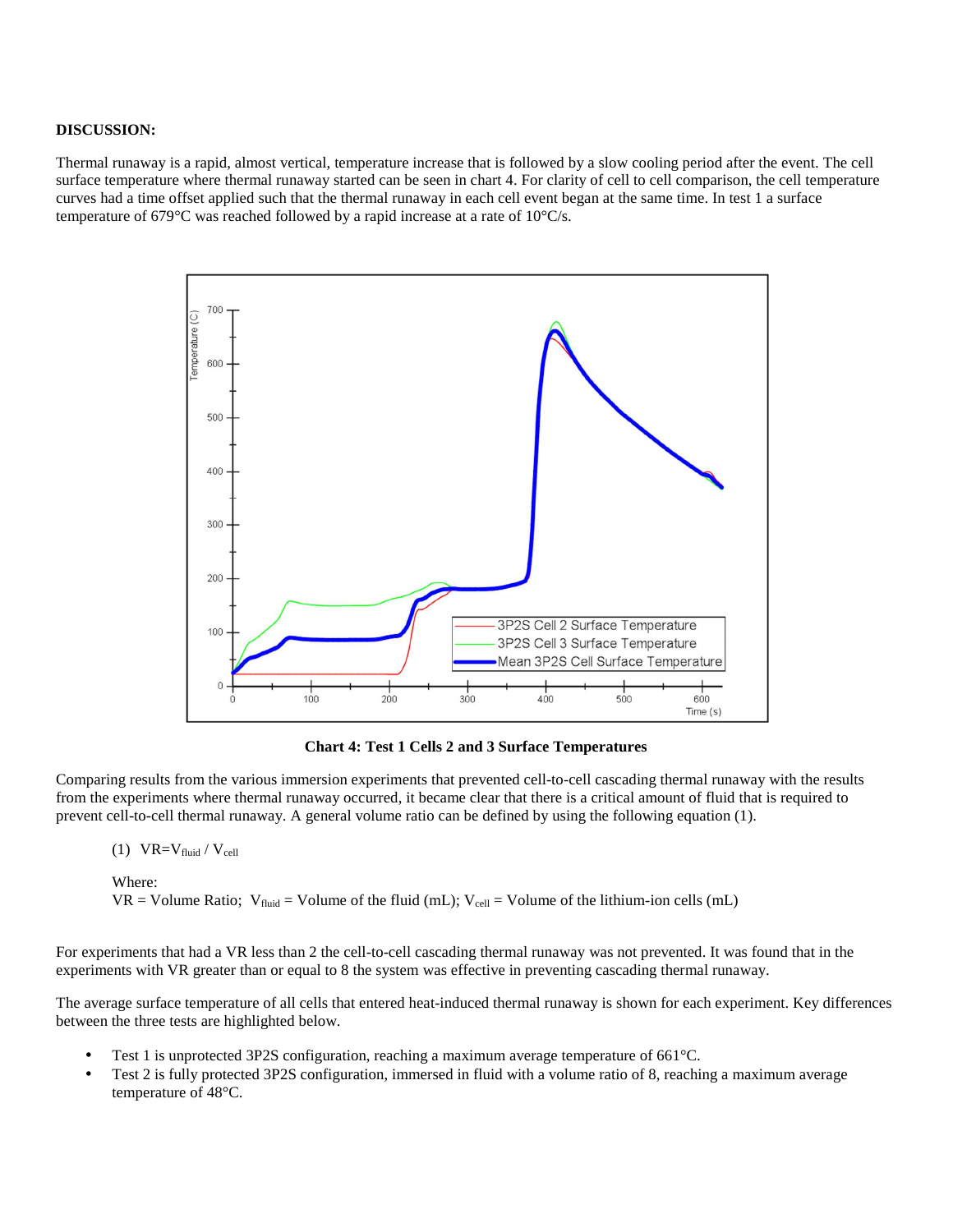• Test 3 is a 3P configuration initially unprotected. Fluid is then applied to the cells at various times after the initial cell failure. After an initial cell failure, a variable period of time (between 5 second to 240 seconds) was observed for thermal runaway to occur in one of the adjacent cells. In all tests, cell to cell thermal runaway was prevented from spreading to adjacent intact cells once the fluid was present.

# **APPLICATIONS**

# **Lithium-Ion Battery Protection**

The experimental test data generated for this report came from tests run in an open bath test fixture. Other methods of providing fluid contact to batteries to prevent thermal runaway could include, though are not limited to:

- Fluid stored in a heat sensitive bag that would release the fluid at a specific temperature
- Fluid stored in a separate reservoir and applied to cells via mechanical pumping or superpressurization of the reservoir before or after they enter thermal runaway.
- Fluid stored in a sealed jacket or housing encapsulating the lithium-ion cell or battery pack
- Fluid stored within a sealed compartment within the lithium-ion cell or battery pack

# **Lithium-Ion Battery Protection and Thermal Management Systems**

A thermal management system for lithium-ion battery packs is often required to maximize the life cycle of lithium-ion batteries. This type of system maintains uniform temperatures of each cell within a battery pack. High temperatures can increase the fade and impedance of lithium-ion batteries while decreasing their lifespan. Ideally, each individual cell within a battery pack will be at the same ambient temperature.

The fluid immersion of batteries can mitigate low probability, but catastrophic, thermal runaway events while also providing necessary ongoing thermal management for the efficient normal operation of the lithium-ion battery packs. This new type of application provides thermal management when the fluid is used with a heat exchange system to maintain a desirable operational temperature range. However, in the event of mechanical damage or an internal short of any of the lithium-ion cells, the fluid would also prevent a significant thermal runaway event that could involve most or all of the batteries.

# **Fire Protection and Thermal Management Systems**

Additional applications, beyond lithium-ion batteries, have benefited from fluid immersion technology for thermal management. Hydrofluoroethers and fluoroketones are two example chemistries that have been used for many years in heat transfer applications that require properties such as high dielectric strength, low electrical conductivity, thermal stability, non-flammability and good thermal properties. These fluids have found use in many thermal management applications that include semiconductor manufacturing, electronics cooling (e.g. power electronics, transformers and computers/servers) as well as lithium-ion batteries.

Thermal management systems based on fluid immersion would also provide excellent fire protection properties when the heat transfer fluid utilized has fire extinguishing properties. Energy Storage Systems (ESS) utilizing lithium ion batteries are quickly becoming a critical resource for electric utility companies. IHS Technology, a market research firm, predicts that by 2017 the annual installation of ESSs will be six gigawatts<sup>4</sup>.

<u>.</u>

<sup>4</sup> J. Roman, (2015, December). *Power to Spare.* NFPA Journal, 40-48.